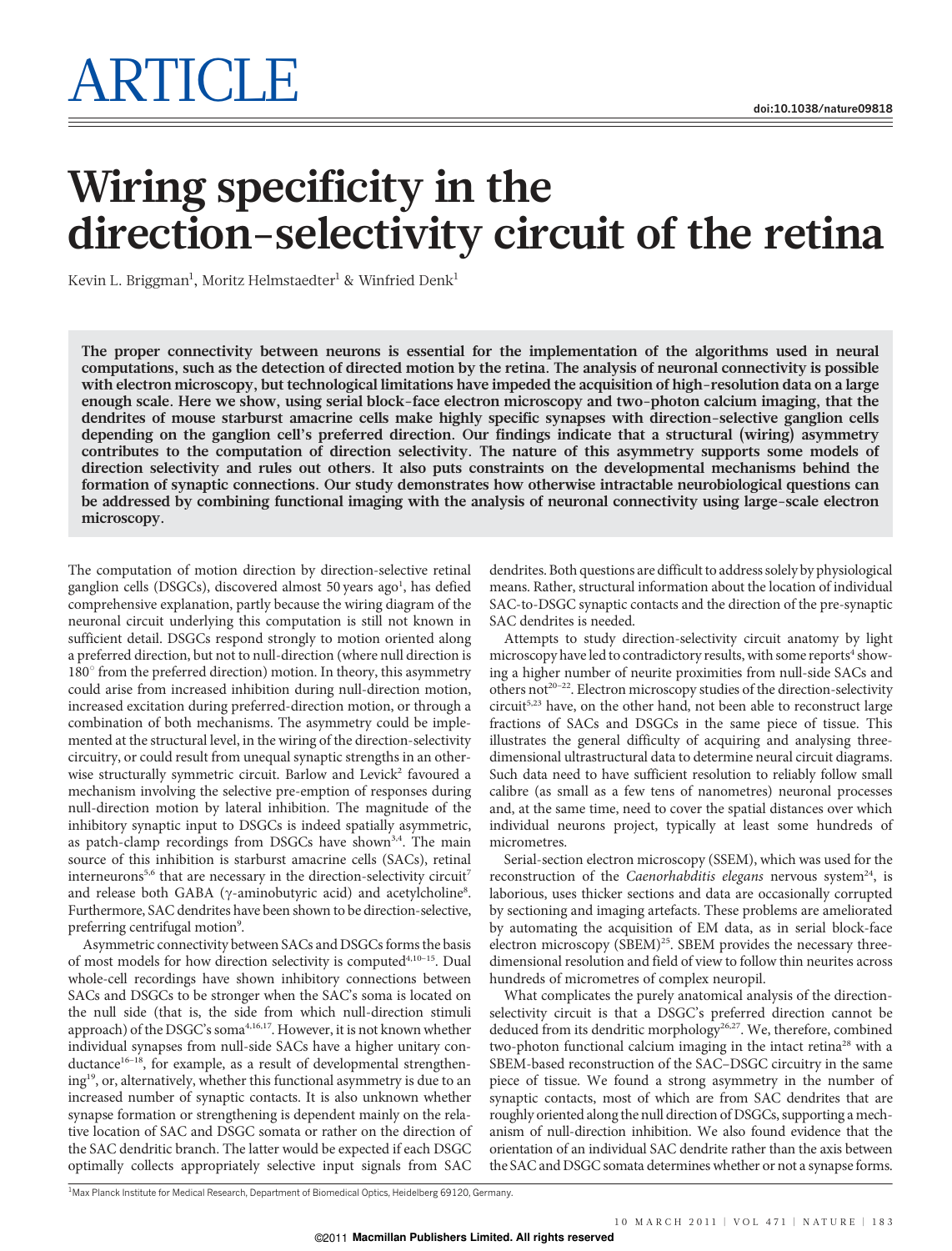## Functional and structural identification of DSGCs

To identify the preferred directions of On–Off DSGCs, we labelled the ganglion cell layer of an adult mouse retina by bulk electroporation<sup>48</sup> with the membrane-impermeable form of Oregon Green 488 BAPTA-1, a calcium indicator. This avoids the damage that would inevitably result from the pipette penetration needed for acetoxymethyl ester-based loading<sup>29,30</sup> and would possibly result from exposing the retina to the detergents used during this procedure. We then used two-photonexcited fluorescence imaging<sup>31</sup> to characterize the response properties of ganglion cells while projecting moving-bar stimuli (oriented in eight equally spaced directions) onto the photoreceptors<sup>32</sup>. We imaged 634 neuronal somata in a 300  $\mu$ m by 300  $\mu$ m large region of the ganglion cell layer (Fig. 1b). Among those were 25 On–Off DSGCs with preferred directions clustering in 4 groups (Fig. 1a and Supplementary Fig. 1). We denoted those groups, which are known to correspond to the cardinal visual axes<sup>33</sup>, as northward (N), eastward (E), southward (S) and westward (W). The cells (6 N, 8 E, 7 S, and 4 W) were arranged in a mosaic pattern (Fig. 1b). Immediately after two-photon imaging, we fixed and stained the retina (see Methods) and prepared it for SBEM. To assist traceability, the tissue was specially treated to preferentially label cell surfaces and to leave intracellular structures unstained. The acquired SBEM volume was  $350 \times 300 \times 60 \,\mathrm{\upmu m}^3$  in extent, spanned the inner plexiform layer, and contained the ganglion cell layer and part of the inner nuclear layer. The lateral resolution was  $16.5$  nm  $\times$  16.5 nm and the section thickness (z-resolution) was 23 nm. All calcium-imaged somata (Fig. 1c) were included in the acquired SBEM volume.

Vasculature landmarks were used to identify the somata of the recorded DSGCs in the SBEM volume (Fig. 1c). Beginning at their somata, we traced the dendritic trees of six DSGCs (Fig. 2a; 2 N, 1 E, 1 S and 2 W cells). Instead of contouring each dendrite, we traced skeletons along the centre lines of the dendrites, which speeds up the tracing process considerably (M. Helmstaedter, K. L. Briggman



Figure 1 | Functional characterization of DSGCs and their localization within the SBEM volume. a, Polar tuning curves for 25 DSGCs sorted and colour-coded by preferred direction. Black lines indicate the direction of the vector-summed responses. b, c, The corresponding soma locations superimposed onto a two-photon image from the recorded region of the ganglion cell layer (b) and the acquired SBEM volume (c). Note the Y-shaped blood vessel visible in both  $b$  and  $c$ . Scale bars are 100  $\mu$ m.



Figure 2 | Skeleton reconstructions of DSGCs and SACs. a, b, DSGCs, colour-coded by preferred direction (inset), projected parallel to (a) and normal to (b) the plane of the retina. Note bi-stratification in the inner plexiform layer. c, Parallel projections of 24 SACs (11 On SACs, 13 Off SACs, black). Scale bars are  $50 \text{ µm}$ .

and W. Denk, manuscript submitted). The resulting dendritic trees all ramified in two distinct sublayers in the inner plexiform layer and overlapped each other horizontally (Fig. 2a, b). The output synapses of SACs are formed at varicosities along the distal third of their dendrites<sup>5</sup> and are geometrically conspicuous, with the presynaptic varicosity wrapping around postsynaptic dendrites<sup>34</sup>. We, therefore, identified such varicose contacts (Fig. 3a,  $n = 24$  contacts) on both the On and Off dendrites of each of the DSGCs and traced the putative presynaptic neurites back to their respective somata. Starting at these somata, we then skeletonized most of their dendritic trees, which substantially overlapped the dendritic fields of the DSGCs (Fig. 2c and Supplementary Figs 2 and 7). In every instance, the back-traced cell was a SAC, recognizable by its radially symmetric morphology and co-stratification with either On or Off DSGC arborizations ( $n = 11$  On, 13 Off SACs). Given an estimated SAC density (including On and Off SACs) of  $2,000 \text{ mm}^{-2}$  for the mouse<sup>35</sup>, we skeletonized 11% of all SAC somata in the data set.

#### Synaptic connections between SACs and DSGCs

To identify all additional potential contacts between the 24 SACs and 6 DSGCs that were reconstructed, we next inspected all locations where a SAC and a DSGC skeleton came within 1.5  $\mu$ m of each other. Of 9,260 such locations, 831 were varicose contacts and were marked as putative synapses (Fig. 3a). In 2,650 other cases, a non-varicose, thin part of a SAC dendrite touched a DSGC dendrite (Fig. 3c). Such configurations were marked as 'incidental' contacts and are expected owing to the tight co-fasciculation of SAC and DSGC dendrites<sup>5</sup>. We occasionally found a configuration (Fig. 3e) where a SAC varicosity and a DSGC dendrite came within tens of nanometres of each other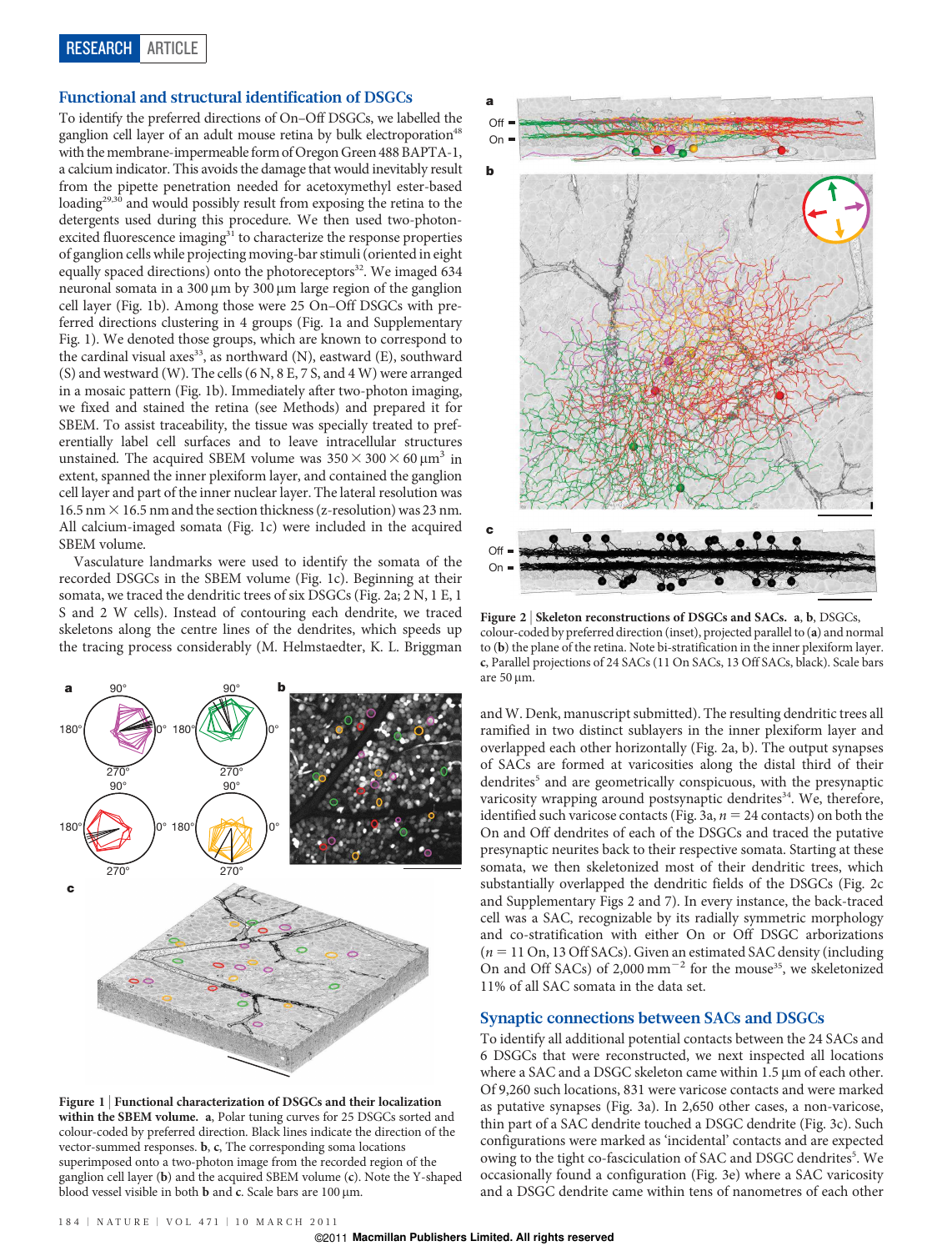

Figure 3 | Contact geometries. a, Typical putative synaptic contact in the surface-labelled sample in cross-section and as a three-dimensional rendering, with the contact area in black. b, Identified SAC-to-DSGC synapse in the conventionally stained SBEM volume. Note vesicles associated with the presynaptic surface and the dense staining of the contact. In both a and b, the

but did not make any direct contact and were instead separated by a thin, sheet-like process (probably from a Müller glia cell). Such appositions would probably be misconstrued as actual contacts using even the highest possible resolution in the (diffraction-limited) light microscope.

To confirm that the putative synapses are likely to be actual synapses, we examined varicose SAC–DSGC contacts in a different SBEM data set that was more conventionally stained (Fig. 3b). All varicose contacts inspected in this data set ( $n = 43$ ) contained ultrastructural details typical of synapses. In addition, no synaptic specializations were seen at incidental SAC–DSGC contacts in this data set (Fig. 3d). The following analysis includes only the 831 contacts that were marked as putative synapses in the surface-stained data set (henceforth referred to as 'synapses').

We first examined the specificity of SAC–DSGC synapses from the perspective of individual SACs. We chose one Off and one On SAC (Fig. 4a and Supplementary Fig. 3) that each overlapped with the six DSGCs and colour-coded their output synapses by the preferred directions of the respective DSGCs (Fig. 4b; purple, E; green, N; red, W; orange, S). In addition, we identified all of the remaining varicosities on the dendrites of these two SACs (413 On SAC; 452 Off SAC; black dots in Fig. 4a and Supplementary Fig. 3). Output synapses preferred DSGCs with a preferred direction antiparallel to the SAC dendrite (and hence aligned with the null direction). For example, the northward oriented branches of the SACs mostly synapsed onto the southward preferring (orange) DSGC. Despite a large overlap of these northward branches with the dendritic trees of a westward (red) and eastward (purple) DSGC (Fig. 4a), they avoided synapsing onto them. The specificity is even more apparent in the outputs to the two westward (red) DSGCs. This pattern of specificity was found across all reconstructed SACs (Fig. 4b). A given SAC branch does not exclusively synapse onto only one type of DSGC; synapses onto DSGCs with different preferred directions sometimes occur, in particular for dendrites oriented in between the cardinal directions. We observed no obvious difference in the selectivity between On and Off sublayers (data not shown).

We next examined the specificity of synapses from the perspective of individual DSGCs. For each SAC–DSGC synapse, we constructed a vector oriented from its presynaptic SAC soma to the synapse location (Fig. 5a and Supplementary Fig. 5). We measured the angle (dendrite angle) between this vector and the  $0^{\circ}$  stimulus direction. The distribution of dendrite angles was strongly non-uniform for each DSGC (Fig. 5b), with most SAC dendrites oriented opposite to the DSGC's preferred direction (Fig. 5c). The difference between dendrite angle and preferred direction was  $165.2^{\circ} \pm 51.7^{\circ}$  (mean  $\pm$  s.d.,  $n = 831$ ). A

SAC varicosity (blue) wraps around the DSGC dendrite (yellow). c, d, Incidental contacts (thin regions of SAC and DSGC dendrites touching) in the surface-labelled (c) and the conventionally stained SBEM (d) volumes. e, SAC varicosity located very close to a DSGC, but separated by a thin Müllercell glial process (red). Scale bars are 500 nm.

similar distribution of dendrite angles was observed in the conventionally stained retina data set (Supplementary Fig. 4), where, however, the preferred direction of the DSGC was not a priori known. Consistent with electrophysiological recordings, which found a higher



Figure 4 | Specificity of SAC outputs. a, An Off SAC (black skeleton), with varicosities indicated by black dots. DSGC dendritic trees are indicated by colour-coded dashed ellipses. Synapses are colour-coded by the preferred direction of the postsynaptic DSGC. **b**, Output synapse locations ( $n = 831$ synapses) relative to SAC somata from all 24 SACs. Scale bars are 50 µm.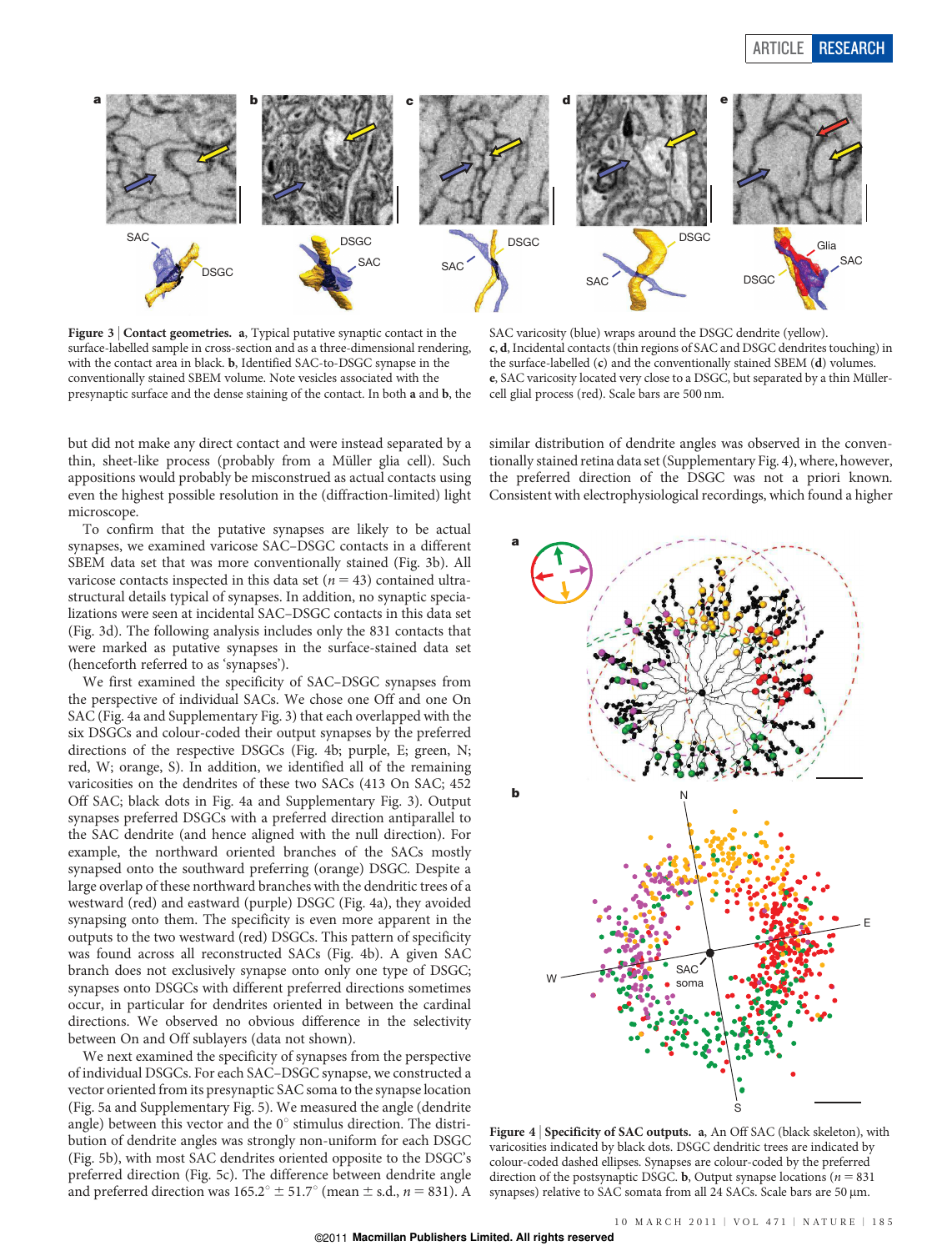

Figure 5 | Specificity of DSGC inputs. a, DSGC (grey skeleton) and the connected On and Off SAC somata (large cyan and blue circles, respectively) and associated SAC input synapses (smaller cyan and blue circles) from 18 SACs. **b**, The distribution of all SAC dendrite angles ( $\theta_{\text{dendr}}$ ) for each of the six DSGCs;  $\theta_{\text{dendr}}$  is defined by the vectors (cyan and blue lines in a) oriented from

overall inhibitory conductance driven by SACs located on the null side<sup>4,16-18</sup>, we found a larger number of synapses received from null-side versus preferred-side SAC somata (524 versus 41 synapses, where ND indicates null direction;  $|\theta_{\text{sona}} - \theta_{\text{ND}}|$  < 45° versus  $|\theta_{\text{sona}} - \theta_{\text{ND}}|$  > 135°; Fig. 6b).

Although we found a strong correlation between SAC dendrite angles and DSGC null directions, we have not ruled out that the probability of forming a synapse between a SAC and a DSGC dendrite is solely determined by the relative locations of the corresponding somata, that is, by the angle between the null direction and the SAC-soma–DSGC-soma axis (Fig. 6a). In this case the connectivity should not depend on whether a dendrite is aligned more or less closely with the null direction than the soma–soma axis (Fig. 6a, upper panel); however, if, instead, the dendrite angle is the determinant then it should (Fig. 6a, lower panel). Our analysis (Fig. 6b) shows that for dendrite angles closer to the null direction ( $\gamma$ <0°) the actual connectivity is substantially higher. This is not caused by uneven sampling because the distribution of all contacts (incidental and varicose, Fig. 6c) is unbiased. We found the strongest bias when the soma– soma axis is between 45° and 135° off the null direction (Fig. 6b;  $\gamma$ <0° for 75.2% of the synapses). We also calculated the mean of  $\gamma$  separately for different soma–soma angle ranges (Fig. 6d). In the range from 45 to 135°, the connected dendrites run  $24.3^{\circ} \pm 2.8^{\circ}$  (mean  $\pm$  s.e.m.) closer to the null direction.

### **Discussion**

Our data show that SAC dendrites selectively synapse with a DSGC if they are oriented along its null direction. This pattern provides the structural substrate for the functional asymmetry in the inhibitory input currents observed in DSGCs<sup>3,4</sup>. The wiring specificity is apparent both from the perspective of the SACs' outputs (Fig. 4) and that of the DSGCs' inputs (Fig. 5). Dendritic branches of SACs are individually direction selective for centrifugal motion<sup>9</sup>, with several mechanisms likely to contribute<sup>36–38</sup>. Our data support the view that DSGCs acquire their direction selectivity by predominately collecting those SAC inputs that suppress null-direction excitation, that is, from branches oriented along the null direction, and are consistent with

SAC somata to synapse location. Triangle markers indicate the preferred direction for each DSGC. c, Polar histograms of  $\theta_{\text{dendr}}$  (black, plotted as the square root of  $\theta_{\mathrm{dendr}}$  frequencies) together with the DSGC tuning curves (as in Fig. 1). Asterisk denotes the DSGC shown in a.

the idea that null-direction SAC input inhibits the initiation of DSGC dendritic spikes during null-direction motion<sup>14</sup>.

The specificity of each SAC dendritic branch for selecting a postsynaptic target goes well beyond the notion that neuron A selectively



Figure 6 | Dendrite-angle distribution. a, Schematic synapse distributions expected for a mechanism depending only on soma angles (upper) and for a mechanism instead depending on dendrite angles (lower). The soma angle  $|\theta_{\rm soma} - \theta_{\rm ND}|$  and relative dendrite angle  $\gamma = (\theta_{\rm soma} - \theta_{\rm dendr}) \times$  $\text{sign}(\theta_{\text{soma}} - \theta_{\text{ND}})$  are indicated, with  $\gamma < 0$  indicating dendrite directions closer to the null direction than the soma–soma vector. b, Angular distribution of synapses ( $n = 831$ ). c, Distribution of all synapses and incidental touches ( $n = 3,481$ ). **d**, The mean  $\pm$  s.e.m. for  $\gamma$  in three different ( $\theta_{\text{soma}} - \theta_{\text{ND}}$ ) ranges.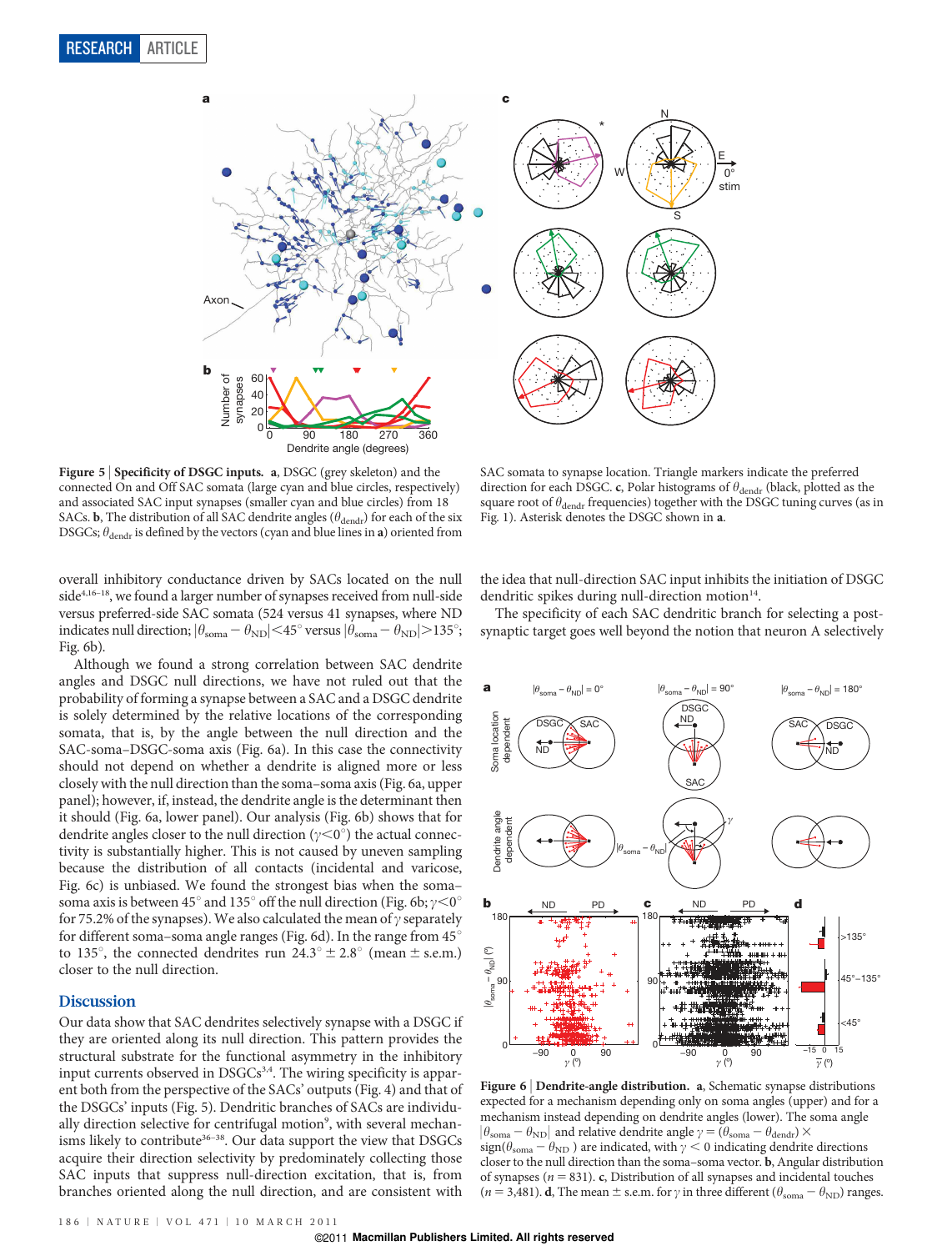wires to neuron B, which is all that electrophysiological measurements can test. Instead the dendrite angle has an additional, perhaps dominant, role (Fig. 6), which is consistent with SAC dendrites acting as independent computational units<sup>9</sup>. This implies that the mechanism that determines whether an actual synapse is formed cannot depend on cell identities alone but uses the local dendrite geometry or activity.

SAC synapses onto DSGCs (Fig. 5) are not restricted to the nullside half of the DSGC dendritic tree but can be found across the entire dendritic field (Fig. 5a and Supplementary Fig. 5). Because SACs and DSGCs have similar dendritic-field diameters, some somata of strongly connected SACs lie near or actually on the preferred side of a DSGC's soma (Fig. 5a and Supplementary Fig. 5). This arrangement is consistent with the observation that DSGCs are directionselective for local motion (that is, motion of a small spot within the dendritic field)<sup>2</sup>, and also supports the notion that asymmetric nulldirection lateral inhibition underlies the non-discriminating zone along the preferred-side edge of DSGC receptive fields<sup>2,39</sup>.

We have presumed that the asymmetrically arranged SAC synapses are GABAergic, consistent with paired SAC-DSGC recordings<sup>4,16,17</sup> and the finding that GABA antagonists block direction-selective responses in DSGCs<sup>40,41</sup>. SACs also synthesize and release acetylcholine<sup>6,8,42</sup>, but the role of acetylcholine in the direction-selectivity circuit remains unclear<sup>13</sup>. Some models<sup>11,15</sup> argue that, in addition to asymmetric GABA release during null-direction motion, acetylcholine excites DSGCs asymmetrically during preferred-direction motion, leading to a SAC-generated 'push–pull' mechanism. Such a mechanism would, however, require contacts from preferred-direction-oriented dendrites, which are very sparse (Fig. 5). Further analysis of our EM data sets should reveal whether a different type of push–pull mechanism is present, whereby bipolar-cell terminals are inhibited $23$  in a directionspecific manner.

Cholinergic currents have been recorded in DSGCs during both preferred-direction and null-direction motion<sup>43</sup>. A study<sup>17</sup> of SAC–DSGC connectivity found direction-selective GABA but nondirection-selective acetylcholine currents, suggesting that the release of the two transmitters and/or their receptors are spatially segregated. The low number of preferred-direction-oriented synapses and a fraction of null-direction-oriented synapses could provide symmetric synaptic acetylcholine signalling. Alternatively, the effect of acetylcholine could be largely paracrine, which is supported by the extrasynaptic localization of nicotinic receptors<sup>44</sup> and the existence of both nicotinic and muscarinic acetylcholine receptors remote from the choline-acetyltransferase-positive layers and thus distant to SAC dendrites<sup>34,45</sup>, the sole source of acetylcholine in the retina<sup>6</sup>. The tight co-fasciculation of DSGC and SAC dendrites means short distances and therefore fast diffusion, in agreement with the fast rise times and latencies observed for cholinergic connections<sup>17</sup>.

The ultrastructure of synapses in the direction-selectivity circuit has been previously studied<sup>5,23</sup>, but only the ability to collect a large enough EM volume at sufficient resolution made it possible to also study the directionality of presynaptic SAC dendrites. Combining, in the same piece of tissue, prior functional imaging and SBEM imaging allowed us to both target DSGCs for reconstruction and make a direct correlation between circuit structure and function. To trace the thin dendrites of SACs across hundreds of micrometres, the high z-resolution (23-nm section thickness) proved crucial. Furthermore, the prevalence of close encounters between neurites makes it unlikely (Fig. 3c–e) that a reliable determination of connectivity in the direction-selectivity circuit could ever be performed by fluorescent co-localization, but instead requires EM resolution.

The approach used here—tracing a cell and then going on to trace synaptically connected cells—is a virtual version of trans-synapticvirus tracing46,47. Although not (yet) providing the spatial reach of real virus methods, our approach, unlike those, does reveal the strength of connections in terms of the number of contacts, with an analysis of contact areas possible when needed. Whereas the current study relied

on targeted sparse reconstructions, similar SBEM data can, and probably will, be used for the dense (connectomic) reconstruction of the complete retinal circuitry.

### METHODS SUMMARY

Calcium imaging. A dark-adapted retina from a wild-type C57BL/6 mouse was filled with the calcium indicator Oregon Green 488 BAPTA-1 by parallel-plate electroporation and imaged in a custom-built two-photon microscope during through-the-objective stimulation with bright bars moving in eight different directions at 0.5 mm s<sup>-1</sup>. Sulphorhodamine 101 fluorescence was used to visualize the vasculature. Calcium imaging data were analysed using custom Matlab routines. Tissue preparation for SBEM. The retina was incubated in  $5 \text{ mg m}$ <sup>-1</sup> horseradish peroxidase before fixation in 0.1M cacodylate buffer with 4% sucrose and 2% glutaraldehyde, DAB precipitation in phosphate buffer with 4% sucrose, 5.6 mM DAB and 1.4 mM  $H_2O_2$ , staining in 2% aqueous osmium tetroxide, enhancing by en bloc lead citrate, ethanol-series dehydration, and embedding in Epon hard. A second, not calcium-imaged, retina was more conventionally stained.

SBEM imaging and data analysis. The two-photon imaged region was mounted in a custom-built ultra-microtome operating inside the chamber of a field-emission scanning electron microscope (FEI QuantaFEG 200) and serial block-face imaged in 50 Pa water vapour at 2.5 keV landing energy at a dose of 10 electrons per nm<sup>2</sup> and a resolution of  $16.5 \times 16.5 \times 23$  nm<sup>3</sup> (for the conventionally stained sample, see Methods). A custom-designed back-scattered electron detector was used. SBEM data were aligned and stitched using custom Matlab routines. Skeletons were manually traced using custom written (KNOSSOS) software. Volumes were traced using ITK-SNAP.

Full Methods and any associated references are available in the online version of the paper at [www.nature.com/nature.](www.nature.com/nature)

#### Received 20 October 2010; accepted 10 January 2011.

- 1. Barlow, H. B., Hill, R. M. & Levick, W. R. Retinal ganglion cells responding selectively to direction and speed of image motion in the rabbit. J. Physiol. (Lond.) 173, 377–407 (1964).
- 2. Barlow, H. B. & Levick, W. R. The mechanism of directionally selective units in rabbit's retina. J. Physiol. (Lond.) 178, 477-504 (1965).
- 3. Taylor, W. R. & Vaney, D. I. Diverse synaptic mechanisms generate direction selectivity in the rabbit retina. J. Neurosci. 22, 7712-7720 (2002).
- 4. Fried, S. I., Munch, T. A. & Werblin, F. S. Mechanisms and circuitry underlying directional selectivity in the retina. Nature 420, 411-414 (2002).
- 5. Famiglietti, E. V. Synaptic organization of starburst amacrine cells in rabbit retina: analysis of serial thin sections by electron microscopy and graphic reconstruction. J. Comp. Neurol. 309, 40-70 (1991).
- 6. Tauchi, M. & Masland, R. H. The shape and arrangement of the cholinergic neurons in the rabbit retina. Proc. R. Soc. Lond. B 223, 101-119 (1984).
- Yoshida, K. et al. A key role of starburst amacrine cells in originating retinal directional selectivity and optokinetic eye movement. Neuron 30, 771-780 (2001).
- 8. O'Malley, D. M., Sandell, J. H. & Masland, R. H. Co-release of acetylcholine and GABA by the starburst amacrine cells. J. Neurosci. 12, 1394–1408 (1992).
- 9. Euler, T., Detwiler, P. B. & Denk, W. Directionally selective calcium signals in dendrites of starburst amacrine cells. Nature 418, 845-852 (2002).
- 10. Chiao, C. C. & Masland, R. H. Starburst cells nondirectionally facilitate the responses of direction-selective retinal ganglion cells. J. Neurosci. 22, 10509–10513 (2002).
- 11. Grzywacz, N. M., Tootle, J. S. & Amthor, F. R. Is the input to a GABAergic or cholinergic synapse the sole asymmetry in rabbit's retinal directional selectivity? Vis. Neurosci. 14, 39–54 (1997).
- 12. Taylor, W. R. & Vaney, D. I. New directions in retinal research. Trends Neurosci. 26, 379–385 (2003).
- 13. Demb, J. B. Cellular mechanisms for direction selectivity in the retina. Neuron 55, 179–186 (2007).
- 14. Schachter, M. J. et al. Dendritic spikes amplify the synaptic signal to enhance detection of motion in a simulation of the direction-selective ganglion cell. PLOS Comput. Biol. 6 (2010).
- 15. Borg-Graham, L. J. The computation of directional selectivity in the retina occurs presynaptic to the ganglion cell. Nature Neurosci. 4, 176-183 (2001).
- 16. Wei, W., Hamby, A. M., Zhou, K. & Feller, M. B. Development of asymmetric inhibition underlying direction selectivity in the retina. Nature 469, 402-406 (2010).
- 17. Lee, S., Kim, K. & Zhou, Z. J. Role of ACh-GABA co-transmission in detecting image motion and motion direction. Neuron 68, 1159-1172 (2010).
- 18. Yonehara, K. et al. Spatially asymmetric reorganization of inhibition establishes a motion-sensitive circuit. Nature 469, 407–410 (2010).
- 19. Mumm, J. S. et al. Laminar circuit formation in the vertebrate retina. Prog. Brain Res. 147, 155–169 (2005).
- 20. Famiglietti, E. V. A structural basis for omnidirectional connections between starburst amacrine cells and directionally selective ganglion cells in rabbit retina, with associated bipolar cells. Vis. Neurosci. 19, 145-162 (2002).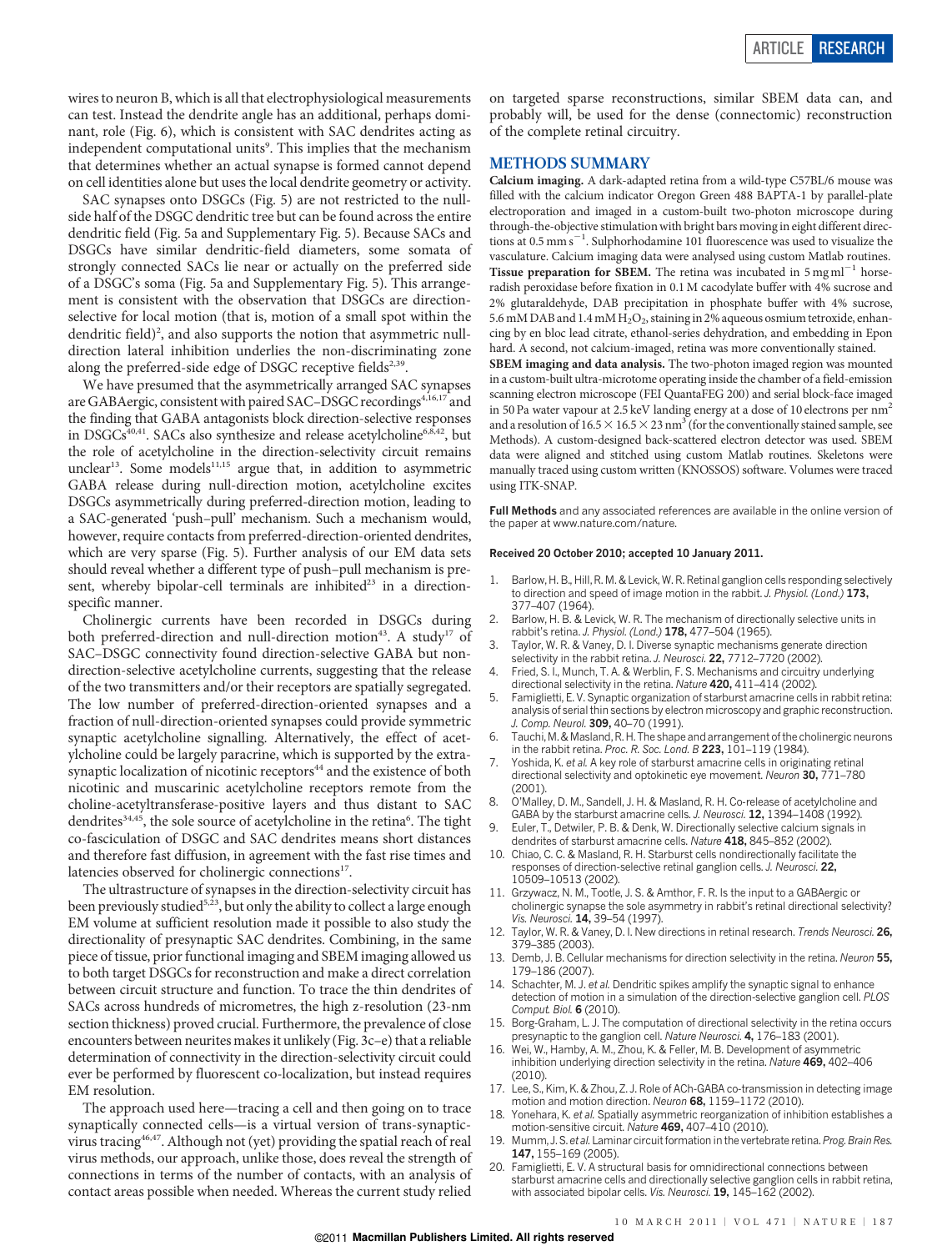

- 21. Dong, W. et al. Dendritic relationship between starburst amacrine cells and direction-selective ganglion cells in the rabbit retina. J. Physiol. (Lond.) 556, 11–17  $(2004)$
- 22. Chen, Y. C. & Chiao, C. C. Symmetric synaptic patterns between starburst amacrine cells and direction selective ganglion cells in the rabbit retina. J. Comp. Neurol. 508, 175–183 (2008).
- 23. Dacheux, R. F., Chimento, M. F. & Amthor, F. R. Synaptic input to the on-off directionally selective ganglion cell in the rabbit retina. J. Comp. Neurol. 456, 267–278 (2003).
- 24. White, J. G. et al. The structure of the nervous system of the nematode Caenorhabditis elegans. Phil. Trans. R. Soc. Lond. 314, 1–340 (1986).
- 25. Denk, W. & Horstmann, H. Serial block-face scanning electron microscopy to reconstruct three-dimensional tissue nanostructure. PLoS Biol. 2, e329 (2004).
- 26. Oyster, C. W., Amthor, F. R. & Takahashi, E. S. Dendritic architecture of ON-OFF direction-selective ganglion cells in the rabbit retina. Vision Res. 33, 579–608 (1993).
- 27. Yang, G. & Masland, R. H. Receptive fields and dendritic structure of directionally selective retinal ganglion cells. J. Neurosci. 14, 5267-5280 (1994).
- 28. Denk, W. & Detwiler, P. B. Optical recording of light-evoked calcium signals in the functionally intact retina. Proc. Natl Acad. Sci. USA 96, 7035-7040 (1999).
- 29. Blankenship, A. G. et al. Synaptic and extrasynaptic factors governing glutamatergic retinal waves. Neuron 62, 230-241 (2009).
- 30. Stosiek, C. et al. In vivo two-photon calcium imaging of neuronal networks. Proc. Natl Acad. Sci. USA 100, 7319–7324 (2003).
- 31. Denk, W., Strickler, J. H. & Webb, W. W. Two-photon laser scanning fluorescence microscopy. Science 248, 73–76 (1990).
- 32. Euler, T. et al. Eyecup scope–optical recordings of light stimulus-evoked fluorescence signals in the retina. Pflugers Arch. 457, 1393-1414 (2009)
- 33. Oyster, C.W. & Barlow, H. B. Direction-selective units in rabbit retina: distribution of preferred directions. Science 155, 841-842 (1967).
- 34. Yamada, E. S. et al. Synaptic connections of starburst amacrine cells and localization of acetylcholine receptors in primate retinas. J. Comp. Neurol. 461,
- 76–90 (2003). 35. Keeley, P. W. et al. Dendritic spread and functional coverage of starburst amacrine cells. J. Comp. Neurol. 505, 539-546 (2007).
- 36. Hausselt, S. E. et al. A dendrite-autonomous mechanism for direction selectivity in retinal starburst amacrine cells. PLoS Biol. 5, e185 (2007).
- 37. Lee, S. & Zhou, Z. J. The synaptic mechanism of direction selectivity in distal processes of starburst amacrine cells. Neuron 51, 787–799 (2006).
- 38. Oesch, N. W. & Taylor, W. R. Tetrodotoxin-resistant sodium channels contribute to directional responses in starburst amacrine cells. PLoS ONE 5, e12447 (2010).
- 39. He, S., Jin, Z. F. & Masland, R. H. The nondiscriminating zone of directionally selective retinal ganglion cells: comparison with dendritic structure and implications for mechanism. J. Neurosci. 19, 8049–8056 (1999).
- 40. Kittila, C. A. & Massey, S. C. Effect of ON pathway blockade on directional selectivity in the rabbit retina. J. Neurophysiol. 73, 703-712 (1995).
- 41. Caldwell, J. H., Daw, N. W. & Wyatt, H. J. Effects of picrotoxin and strychnine on rabbit retinal ganglion cells: lateral interactions for cells with more complex receptive fields. J. Physiol. (Lond.) 276, 277–298 (1978).
- 42. Vaney, D. I. & Young, H. M. GABA-like immunoreactivity in cholinergic amacrine cells of the rabbit retina. Brain Res. 438, 369-373 (1988).
- 43. Fried, S. I., Munch, T. A. & Werblin, F. S. Directional selectivity is formed at multiple levels by laterally offset inhibition in the rabbit retina. Neuron 46, 117-127 (2005).
- 44. Dmitrieva, N. A. et al. Identification of cholinoceptive glycinergic neurons in the mammalian retina. J. Comp. Neurol. 456, 167-175 (2003).
- 45. Dmitrieva, N. A., Strang, C. E. & Keyser, K. T. Expression of a7 nicotinic acetylcholine receptors by bipolar, amacrine, and ganglion cells of the rabbit retina. J. Histochem. Cytochem. 55, 461–476 (2007).
- 46. Wickersham, I. R. et al. Retrograde neuronal tracing with a deletion-mutant rabies virus. Nature Methods 4, 47–49 (2007).
- 47. Granstedt, A. E. et al. Fluorescence-based monitoring of in vivo neural activity using a circuit-tracing pseudorabies virus. PLoS ONE 4, e6923 (2009).
- 48. Briggman, K. L. & Euler, T. Bulk electroporation and population calcium imaging in the adult mammalian retina. J. Neurophysiol. (in the press)

#### Supplementary Information is linked to the online version of the paper at <www.nature.com/nature>.

Acknowledgements We thank T. Euler for many useful discussions and help with the functional imaging experiments. We also thank H. Horstmann and S. Mikula for help with staining procedures; J. Kornfeld and F. Svara for programming KNOSSOS; J. Tritthardt for developing electronic circuits and M. Müller for help with the acquisition software; J. Hanne, H. Jakobi and H. Wissler for help with training tracers; M. Feller and Z. J. Zhou for discussion of their results; and J. Bollmann, A. Karpova and S. Seung for comments on the manuscript. We thank N. Abazova, E. Abs, A. Antunes, P. Bastians, M. Beining, J. Buhmann, F. Drawitsch, L. Ehm, F. Isensee, H. Jakobi, S. Kaspar, A. Khan, M. Kiapes, A. Klein, S. Laiouar, E. Möller, J. Trendel, P. Weber, K. Weiß, E. Wiegand and H. Wissler for the tracing work.

Author Contributions K.L.B. and W.D. designed the study; W.D. designed the microtome; K.L.B. performed the calcium imaging and SBEM experiments, K.L.B. and M.H. analysed data; K.L.B., M.H. and W.D. wrote the paper.

Author Information Reprints and permissions information is available at <www.nature.com/reprints>. The authors declare competing financial interests: details accompany the full-text HTML version of the paper at<www.nature.com/nature>. Readers are welcome to comment on the online version of this article at <www.nature.com/nature>. Correspondence and requests for materials should be addressed to K.L.B. [\(briggman@mpimf-heidelberg.mpg.de\)](mailto:briggman@mpimf-heidelberg.mpg.de).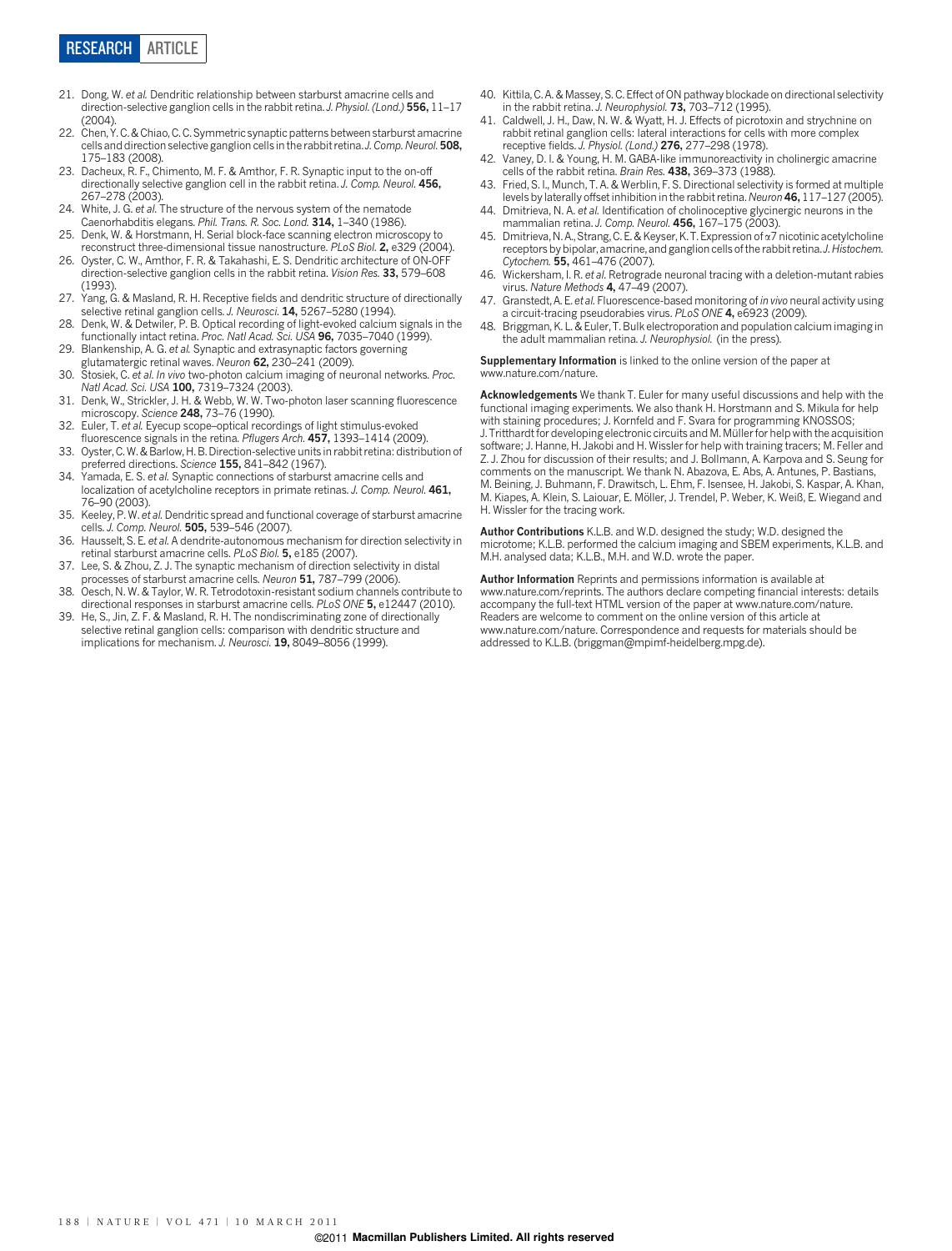#### **METHODS**

Animals and tissue preparation. Two adult wild-type (C57BL/6) mice were used, one for the calcium-imaging experiment (P29), and one prepared for conventional staining (P30). The mouse used for calcium imaging had been darkadapted for 2 h before the experiment, with all subsequent procedures up to the functional imaging carried out under dim red illumination. The mice were anaesthetized with Isoflurane (Baxter) inhalation and killed by cervical dislocation. The eyes were enucleated and transferred to a dish containing carboxygenated roomtemperature saline, in which the retinas were dissected. All procedures were approved by the local animal care committee and were in accordance with the law of animal experimentation issued by the German Federal Government.

Physiological solutions and calcium-indicator loading. As standard medium we used for tissue dissection, electroporation and recordings a commercially available saline (Biometra) that was supplemented with 0.5 mM L-glutamine and carboxygenated (95%  $O_2$ /5%  $CO_2$ ). To visualize the retinal morphology and the vasculature under the two-photon microscope<sup>32,49</sup> we added sulphorhodamine 101 (SR101, final concentration 0.5-1 µM; Sigma-Aldrich) to the superfusion medium. For the electroporation, a 5 mM solution (in our standard medium) of the synthetic calcium indicator dye Oregon Green 488 BAPTA-1 (OGB-1, hexapotassium salt, Invitrogen) was used.We loaded the ganglion cell layer of the retina by bulk electroporation as described elsewhere (K. L. Briggman and T. Euler, manuscript submitted). Briefly, half of one retina was whole-mounted on filter paper, photoreceptor-side down, and placed between two horizontal parallel-plate electrodes with a 5 µl drop of OGB-1 covering the ganglion cell layer. The electroporation parameters were  $+13V/2$  mm (applied voltage to upper electrode/distance between electrodes), 10-ms pulse width, 1-Hz pulse frequency, 10 squarewave pulses. The retina was immediately transferred to the heated  $(30-32 \degree C)$ recording chamber and allowed to recover for 45 min before two-photon imaging. Two-photon microscopy. For two-photon imaging<sup>31</sup> we used a custom-built microscope ('eyecup scope'<sup>32</sup>), equipped with through-the-objective light stimulation and two detection channels for fluorescence imaging (red, HQ 622 BP 36, and green, D 535 BP 50 or 520 BP 30; AHF/Chroma). The excitation source was a mode-locked Ti/sapphire laser (Mira-900, Coherent) tuned to <930 nm. The microscope was used to simultaneously visualize the retinal structure with SR-101 (red channel, see above) and to monitor calcium activity reflected by OGB-1 fluorescence changes (green channel). During functional imaging, the scan parameters were  $64 \times 64$  pixels at 7.8 Hz frame rate. A marker signal coming from the light stimulator (see next section) was embedded into the image data, at the beginning of each scan line, to allow the registration of calcium signals and stimulus presentations. The imaged field of view for each stimulus presentation was  $100 \mu m \times 100 \mu m$ . We acquired data from nine such fields, arranged in a  $3 \times 3$  mosaic, for a total recorded area of 300 µm  $\times$  300 µm.

Light stimulation. Our light stimulator used custom-written software running under Windows XP to present spatially and temporally structured stimuli on an  $800\times 600$  pixel miniature LCoS display (i-glasses, EST), alternately illuminated by two band-pass-filtered (blue, 400 BP 20; green, 578 BP 10; AHF/Chroma) LEDs within each frame, for details see ref. 32. We used 'grey' stimuli (with both blue and green LEDs at the same intensity) with a positive contrast, that is, bright foreground on darker background and  $\sim$  200 and  $\sim$  60  $\times$  10<sup>3</sup> photons s<sup>-1</sup> µm<sup>-2</sup>, respectively. The LCoS display was coupled into the main optical path of the microscope and, hence, the stimuli were projected onto the retina through the objective lens (XLUMPlanFL 20  $\times$  0.95 NA water-immersion, Olympus). Each of the eight stimuli used was a bar (200  $\upmu$ m wide  $\times$  1,000  $\upmu$ m long) moving in one of eight different directions at  $0.5$  mm s<sup>-1</sup>.

Calcium-imaging data analysis. Images were analysed offline using custom Matlab (The Mathworks, Inc.) routines. In brief, the pixel intensities within circular regions of interest (ROIs) that were manually placed over each cell body were averaged for each frame. Fractional fluorescence changes were calculated using the mean intensity of each ROI across an entire recording trial as the baseline. The responses to individual stimulus presentations were extracted using the embedded marker signal from the stimulator. The responses were averaged across five stimulus presentations for each of the eight directions. Tuning curves were generated by integrating the total area under the responses and normalizing to the peak integrated area for each cell.

Sample preparation for electron microscopy. We prepared two retinas for electron microscopy; for the first, calcium-imaged retina (e2198) we used a surface-labelling protocol, for the second retina (k0563) we used a conventional staining protocol. Following calcium imaging, e2198 was removed from the recording chamber and placed in 2 ml of room-temperature saline containing  $5 \text{ mg ml}^{-1}$  horseradish peroxidase (HRP; activity  $= 1,700 \text{ U mg}^{-1}$ , Serva). After 10 min the HRP solution was removed and replaced with fixative solution containing 0.1 M cacodylate buffer, 4% sucrose and 2% glutaraldehyde, pH 7.2 (Serva). The tissue was fixed for 2 h at room temperature and then rinsed in

0.1 M cacodylate buffer + 4% sucrose overnight. A 1  $\times$  1 mm $^2$  region of the retina centred on the calcium-imaged region was excised and transferred to a solution containing 0.1 M phosphate buffer, 4% sucrose, 5.6 mM diaminobenzidine (DAB: Serva), and 1.4 mM hydrogen peroxide and incubated for 8 h at room temperature. After a 2 h rinse in 0.1 M cacodylate buffer  $+ 4\%$  sucrose, the sample was stained in 2% aqueous osmium tetroxide (Serva) for 2 h at room temperature, and then rinsed in distilled water for 2 h. The osmium-labelled DAB product was further enhanced by en-bloc lead citrate staining, prepared as in ref. 50. The tissue was dehydrated through an ethanol series (70%, 90%, 100%), transferred to propylene oxide, infiltrated with 50%/50% propylene oxide/Epon Hard<sup>51</sup>, and then 100% Epon Hard. The block was cured at 60  $^{\circ}$ C for 24 h.

For conventional staining (k0563), the retina was fixed in 0.1 M cacodylate buffer, 4% sucrose and 2% glutaraldehyde, pH 7.2 for 2 h, then rinsed overnight in 0.1 M cacodylate buffer and 4% sucrose. The tissue was then stained in a solution containing 1% osmium tetroxide, 1.5% potassium ferrocyanide, and 0.15 M cacodylate buffer for 2 h at room temperature<sup>52</sup>. The osmium stain was amplified<sup>53</sup> with 1% thiocarbohydrazide (1 h at 50 °C), and 2% osmium tetroxide (1 h at room temperature). The tissue was then stained with 2% aqueous uranyl acetate for 12 h at room temperature and lead aspartate<sup>54</sup> for  $12 h$  at room temperature. The dehydration and embedding procedures were as described above.

SBEM acquisition. The retinas were cut out of the flat-embedding blocks and reembedded in Epon Hard, on aluminium stubs for SBEM, with the retinal plane vertical. The samples were then trimmed to a block face of  $\sim$ 200 µm wide and  $\sim$ 400 µm long. Care was taken to trim down the surface of e2198 to just outside the calcium-imaged region, using vasculature landmarks. The samples were imaged in a scanning electron microscope with a field-emission cathode (QuantaFEG 200, FEI Company). Back-scattered electrons were detected using a custom-designed detector based on a special silicon diode (AXUV, International Radiation Detectors) combined with a custom-built current amplifier. The incident electron beam had an energy of 2.5 keV and a current of  $\sim$ 230 pA for e2198 and an energy of 2.0 keV and a current of  $\sim$  100 pA for k0563. At a pixel dwell time of 1.9 µs and a pixel size of 16.5 nm  $\times$  16.5 nm (e2198) and 5 µs and 12 nm  $\times$  12 nm (k0563), this corresponds to doses of about 10 (e2198) and 22 (k0563) electrons per nm<sup>2</sup>, not accounting for skirting due to low vacuum operation. To prevent charging for e2198, the chamber was kept at a pressure of 50 Pa of water vapour; k0563, which had a higher intrinsic conductivity, was imaged at high vacuum, with the sides of the block evaporation-coated with a 100–200-nm-thick layer of gold. The electron microscope was equipped with a custom-mademicrotome that is similar to the one described in ref. 25 and is the basis of a commercially available instrument (3view, Gatan). Our microtome allows the repeated removal of the block surface at increments as small as  $\sim$ 23 nm, which was the cutting thickness for e2198 ( $\sim$ 25 nm for k0563). 13,000 (for e2198) and 5,760 (for k0563) consecutive block faces were imaged, resulting in data volumes of 3,584  $\times$  21,658  $\times$  13,000 voxels (1  $\times$  7 mosaic of 3,584  $\times$  3,094 images, e2198) and 4,096  $\times$  5,304  $\times$  5,760 voxels (2  $\times$  3 mosaic of  $2,048 \times 1,768$  images, k0563), corresponding to approximate spatial volumes of  $60 \times 350 \times 300 \ \mu m^3$  and  $50 \times 65 \times 145 \ \mu m^3$ . The edges of neighbouring mosaic images overlapped by  $\sim$ 1 µm. For both retinas, the imaged region spanned the inner plexiform layer of the retina and included the ganglion cell layer and part of the inner nuclear layer. Cross-correlation-derived shift vectors between neighbouring mosaic images and consecutive slices were used for a global least-squares fit across all shift vectors to align the data sets off-line to subpixel precision by Fourier shift-based interpolation. The data sets were then split into cubes (128  $\times$  $128 \times 128$  voxels) for viewing in KNOSSOS.

Skeleton tracing and contact annotation. Skeletons were traced using KNOSSOS (details in M. Helmstaedter, K. L. Briggman and W. Denk, manuscript submitted), and consisted of nodes and connections between them. Nodes could be annotated as needed and were placed approximately every 250 nm. Tracers were instructed to pay attention to branch points and to value accuracy over speed. Typically the cross-sectional view closest to being orthogonal to its axis was used to follow the neurite. The DSGCs were traced by an expert tracer and SACs were traced by trained tracers. Tracers of the very thin SAC dendrites were instructed to skeletonize only those dendrites that could be unequivocally followed. Some branches were, therefore, missed at difficult locations in the data set. As a consequence, some of the SAC skeletons are incomplete (Supplementary Fig. 7). To find potential contact sites, locations were identified where skeletons approached each other more closely than  $1.5 \,\mu m$ . Those locations where then manually inspected and classified into putative synapses or incidental contacts. Some of the local contacts were manually volume traced using ITK-SNAP<sup>55</sup>.

- 49. Schlichtenbrede, F. C. et al. Toxicity assessment of intravitreal triamcinolone and bevacizumab in a retinal explant mouse model using two-photon microscopy. Invest. Ophthalmol. Vis. Sci. 50, 5880-5887 (2009).
- 50. Fahmy, A. An Extemporaneous Lead Citrate Stain for Electron Microscopy 148–149 (Proc. 25th Annu. EMSA Meeting, 1967).